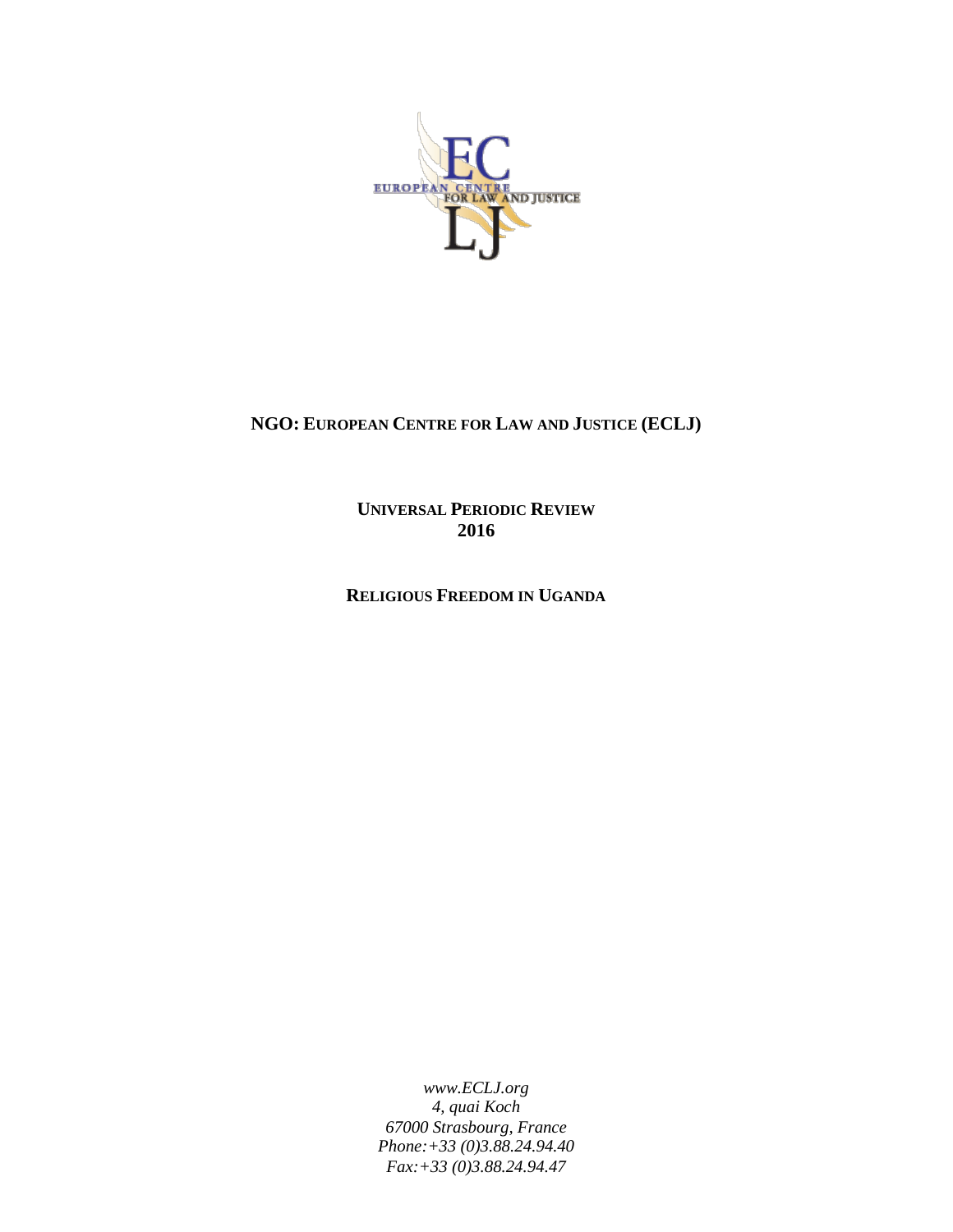#### **RELIGIOUS FREEDOM IN UGANDA**

#### **Introduction.**

1. The European Centre for Law and Justice (ECLJ) is an international, non-governmental organisation dedicated to promoting and protecting human rights around the world. The ECLJ also holds Special Consultative Status before the United Nations Economic and Social Council<sup>1</sup>. The purpose of this report is to highlight the human rights abuses in Uganda for the 2016 Universal Periodic Review (UPR). These abuses primarily result from the Uganda government's inability to protect its citizens from terrorist attacks.

## **Despite Legal Protection Through the Ugandan Constitution and Various International Treaties, Christians are Consistently Attacked and Killed by Muslims.**

2. The Constitution of Uganda specifically guarantees its citizens the right to life. Under Article 22, "no person shall be deprived of life intentionally except in execution of a sentence passed in a fair trial by a court of competent jurisdiction in respect of a criminal offence under the laws of Uganda . . . "<sup>2</sup> Uganda's citizens are also guaranteed the "freedom to practice any religion and manifest such practice which shall include the right to belong to and participate in the practices of any religious body or organization  $\ldots$ <sup>3</sup> Moreover, under Article 17, "[i]t is the duty of every citizen of Uganda to respect the rights and freedoms of others<sup>14</sup>. Further, "[t]he rights and freedoms of the individual and groups enshrined in [the Constitution] shall be respected, upheld and promoted by all organs and agencies of Government and by all persons."<sup>5</sup> Uganda is also a party to the International Covenant on Civil and Political Rights (ICCPR). 6 Article 6 of the ICCPR guarantees that "every human being has the inherent right to life. This right shall be protected by law. No one shall be arbitrarily deprived of his life."<sup>7</sup> As a party to the ICCPR, Uganda has an obligation to ensure its citizens have the "freedom to . . . manifest [their] religion or belief in worship, observance, practice, and teaching<sup>38</sup>. Each party to the ICCPR must "ensure that any person whose rights or freedoms [] are violated shall have an effective remedy."<sup>9</sup> Despite a strong legal framework, Christians in Uganda are consistently attacked and killed by radical Muslims.

 $\overline{a}$ 

<sup>1</sup>NGO Branch, U.N. Dep't of Econ. & Soc. Affairs, Consultative Status for the European Centre for Law and Justice (2007), http://esango.un.org/civilsociety/ (accessed by searching "European Centre for Law and Justice" in the iCSO Database).

<sup>2</sup>CONSTITUTION, art. 22 (1995) (Uganda).

 $3$ CONSTITUTION, art. 29(c) (1995) (Uganda).

 $4$ CONSTITUTION, art. 17(1)(b) (1995) (Uganda).

 $5$ CONSTITUTION, art. 20(2) (1995) (Uganda).

<sup>6</sup>*Status of Treaties*, *Ch. IV Human Rights, 4. ICCPR Status*, UNITED NATIONS TREATY COLLECTION, (22 Mar. 2016), http://treaties.un.org/Pages/ViewDetails.aspx?src=TREATY&mtdsg\_no=IV-4&chapter=4&lang=en.

<sup>7</sup> International Covenant on Civil and Political Rights. art. 6, 16 Dec. 1966, 999 U.N.T.S. 171, *available at* http://www.ohchr.org/en/professionalinterest/pages/ccpr.aspx.

<sup>8</sup> *Id.* art 18.

<sup>9</sup> *Id.* art 2.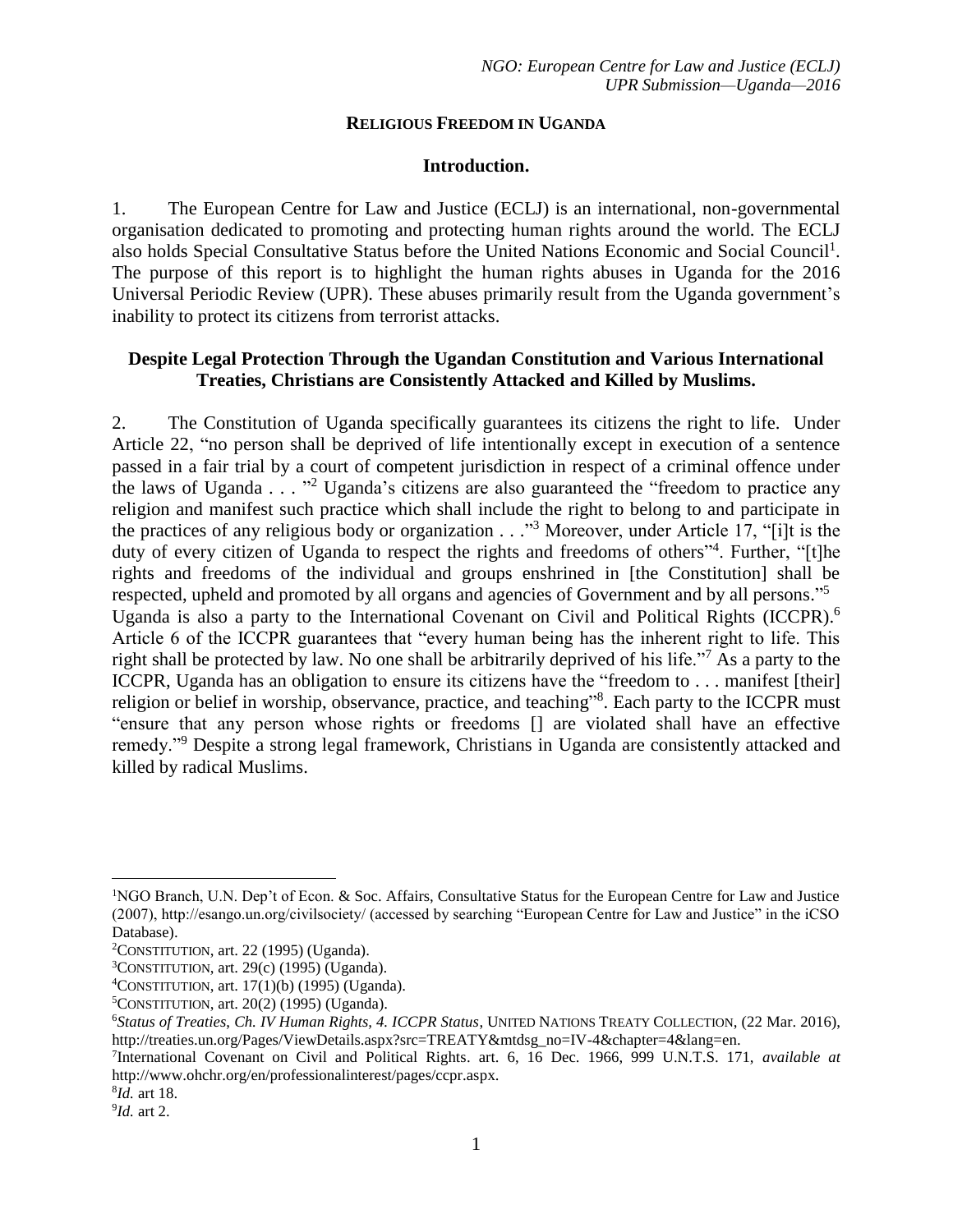# *Radical Muslims Consistently Attack, Violate, and Kill Christians.*

3. Approximately 85% of Ugandan's are Christian<sup>10</sup>, but many Ugandans, especially those who convert from Islam, live in fear of attack by Muslims extremists. The number of attacks on Uganda's Christians is daunting. In this report, we have first listed some of the more recent and violent attacks that have resulted in the deaths of Ugandan Christians. We have second listed attacks from within the last year that have left victims traumatised and in fear of practicing their religion openly. There is, however, not room in this report to recount all of the acts of violence against Christians that occur in Uganda.

4. On 23 December 2015, Pastor Bongo Martin was "hacked to death and beheaded" when he "resisted efforts by local Muslims to seize land belonging to the church."<sup>11</sup> Similarly, on 2 December 2015, Patrick Ojangole, a Christian father of five children, was killed in an attack perpetrated by three Muslim men.<sup>12</sup> According to a witness, Ojangole was "hacked to death" with swords after "[o]ne of the three Muslim men reproached [him] for refusing to cease his Christian activities."<sup>13</sup> Uganda police officer, Ismail Kuloba, was killed on 8 December 2015, by Islamic extremist because he had recently converted from Islam to Christianity.<sup>14</sup> When responding to a call to intervene in a dispute, assailants began to throw stones at Officer Kuloba. One stone hit him in the forehead, knocking him down, after which the assailant "picked up [Officer Kuloba's] gun and fired two gunshots at his head."<sup>15</sup> One assailant said "You converted our people to Christianity, and now your time has come for you to receive the punishment of Allah." <sup>16</sup> In June of 2015, Namumbeiza Swabura, the Christian mother of eleven children, was poisoned to death by her Muslim sister-in-law.<sup>17</sup> This poisoning allegedly occurred because Swabura and her husband converted from Islam to Christianity. According to the report, Swabura's husband was "[u]nable to bear the costs of pursuing legal recourse regarding [her] death."<sup>18</sup> Similarly, on 19 October 2015, Mamwikomba Mwanika, the wife of a Christian man and mother of eight children, was killed by an attack by Muslim men.<sup>19</sup> Mwanika was dragged from her home and assaulted so severely that she "died en route to a hospital."<sup>20</sup> One of her children, who witnessed the event, indicated that one of the men stated "Your husband has

 $\overline{a}$ 

<sup>10</sup>U.S. Dep't of State, *2012 Report on International Religious Freedom – Uganda*, REFWORD.ORG (20 May 2013) http://www.refworld.org/docid/519dd47bbc.html.

<sup>11</sup>Raymond Ibrahim, *Islam's Sword Comes for Christians: Muslim Persecution of Christians, December 2015*, GATESTONE INST. (7 Feb. 2016 4:00AM), http://www.gatestoneinstitute.org/7367/islam-sword-christians. <sup>12</sup>*Id.*

<sup>13</sup>*Id.*

<sup>14</sup>*Muslim Extremists in Eastern Uganda Kill Christian Policeman, Kidnap Three Children*, MORNING STAR NEWS (14 Dec. 2015), http://morningstarnews.org/2015/12/muslim-extremists-in-eastern-uganda-kill-christian-policemankidnap-three-children/.

<sup>15</sup>*Id.*

<sup>16</sup>*Id.*

<sup>&</sup>lt;sup>17</sup>Christian Mother of 11 in Uganda Poisoned by Muslim In-Laws, Area Sources Say, MORNING STAR NEWS (23 Jun. 2015), http://morningstarnews.org/2015/06/christian-mother-of-11-in-uganda-poisoned-by-muslim-in-laws-areasources-say/.

<sup>18</sup>*Id.*

<sup>&</sup>lt;sup>19</sup>Bloodshed in Eastern Uganda Continues as Christian Mother of Eight is Slain, MORNING STAR NEWS (23 Oct. 2015), http://morningstarnews.org/2015/10/bloodshed-in-eastern-uganda-continues-as-christian-mother-of-eight-isslain/.

<sup>20</sup>*Id.*